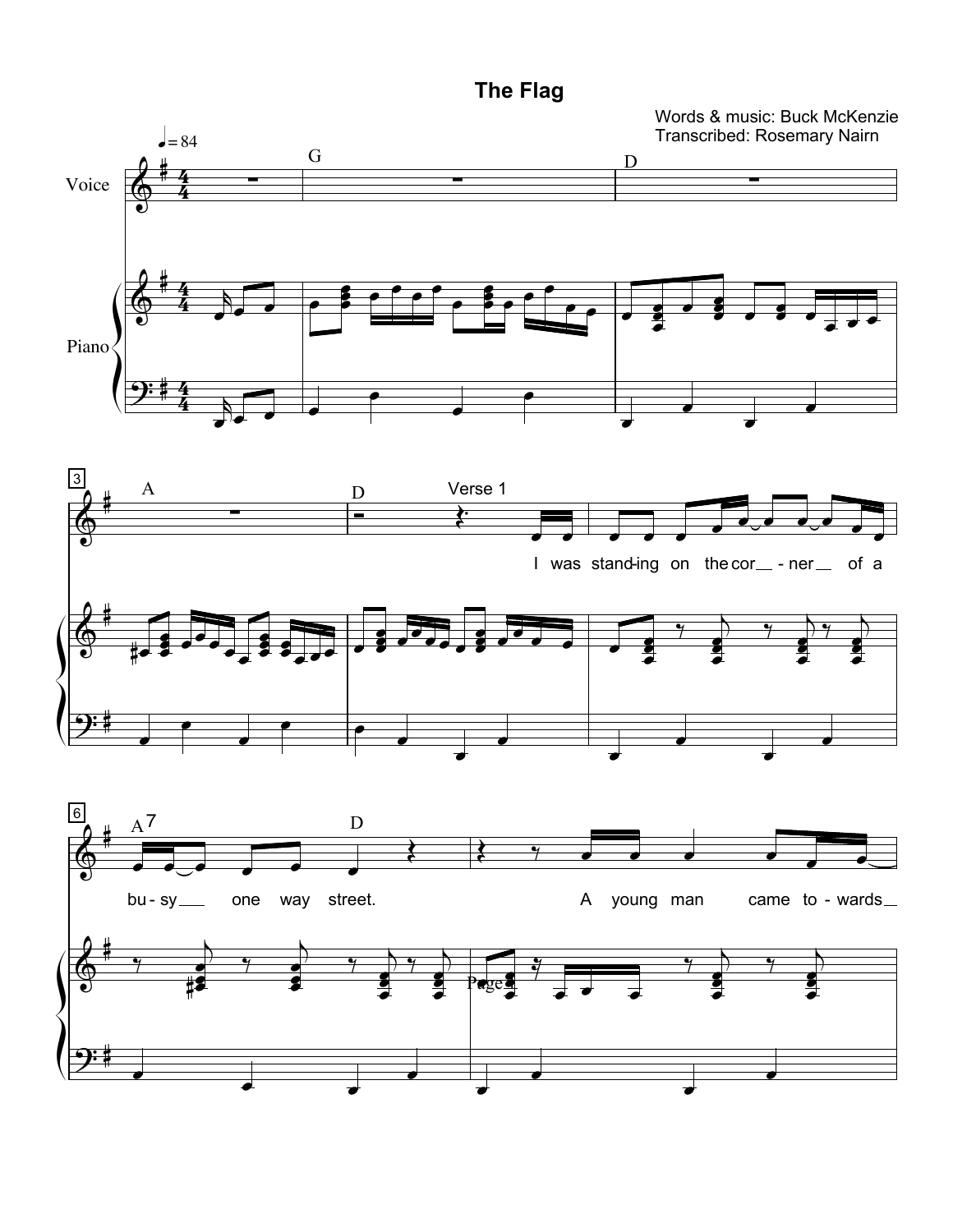

 $\overline{2}$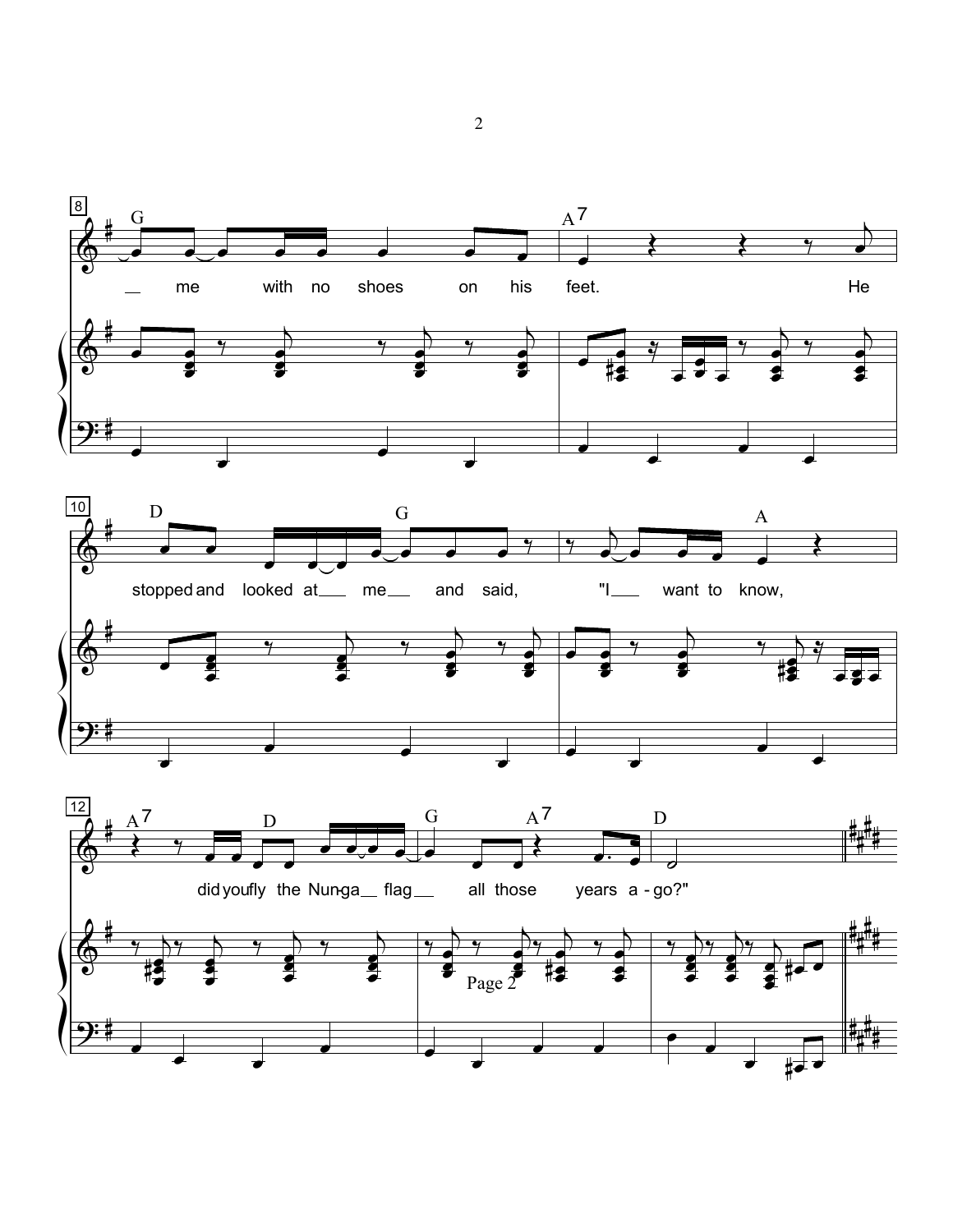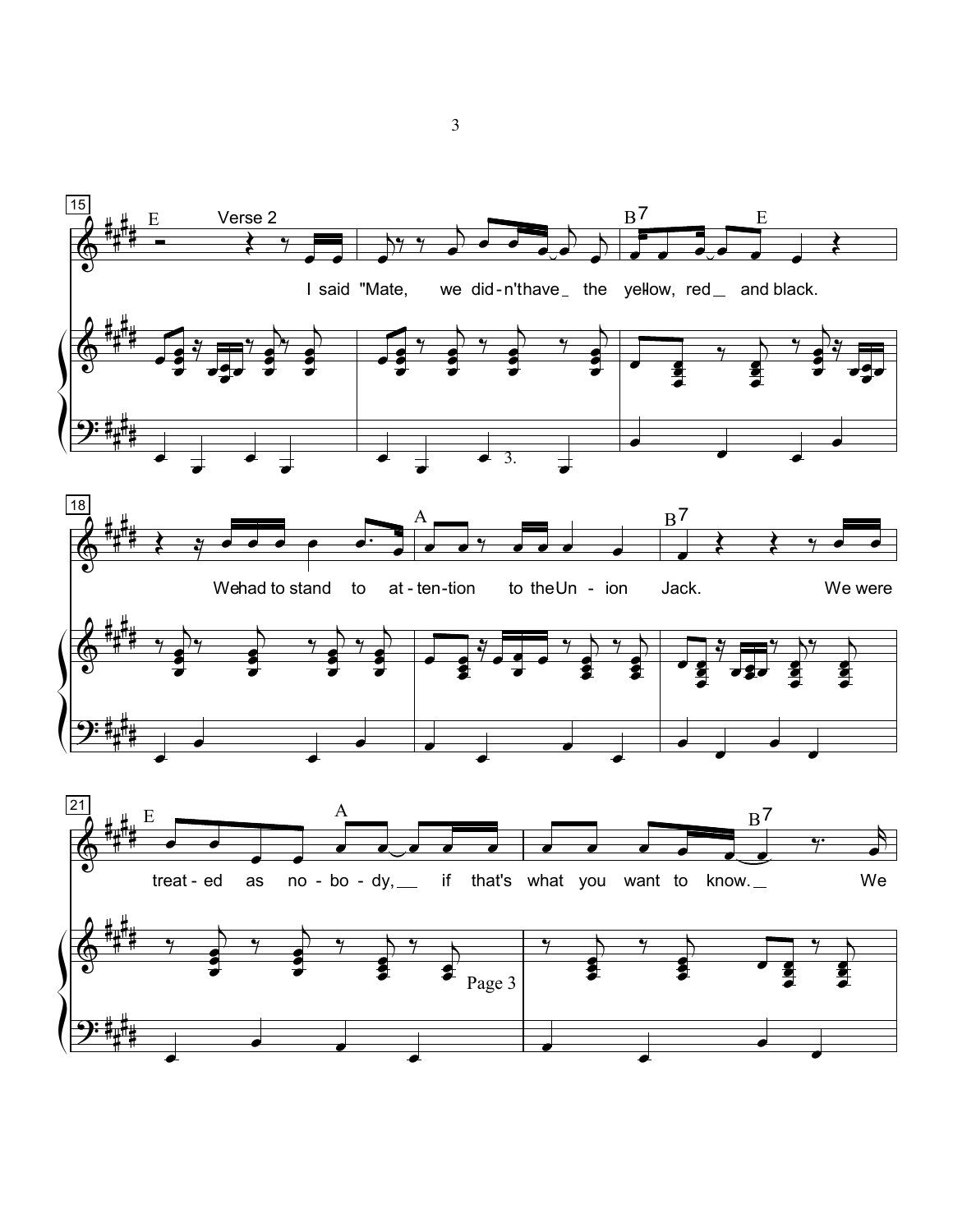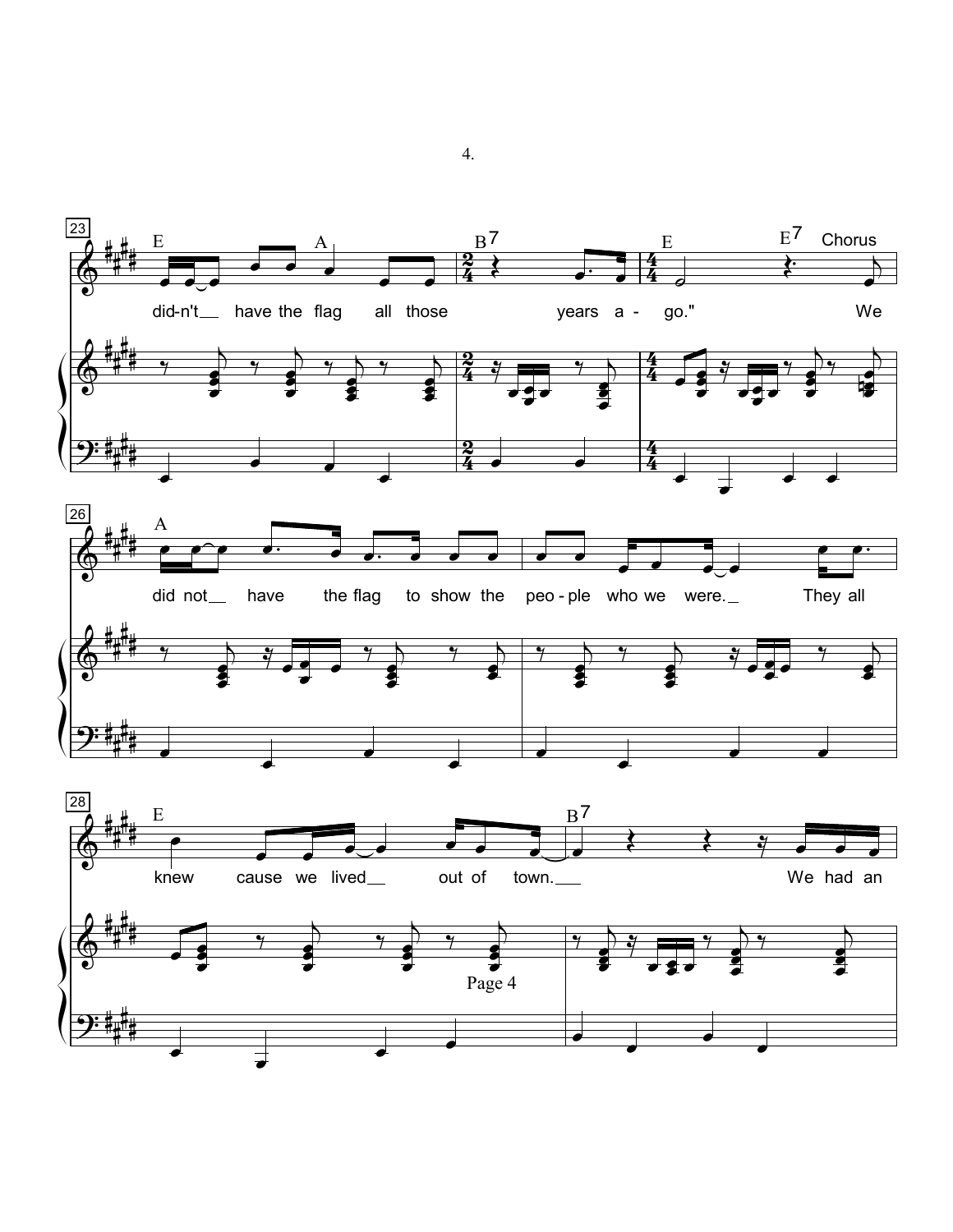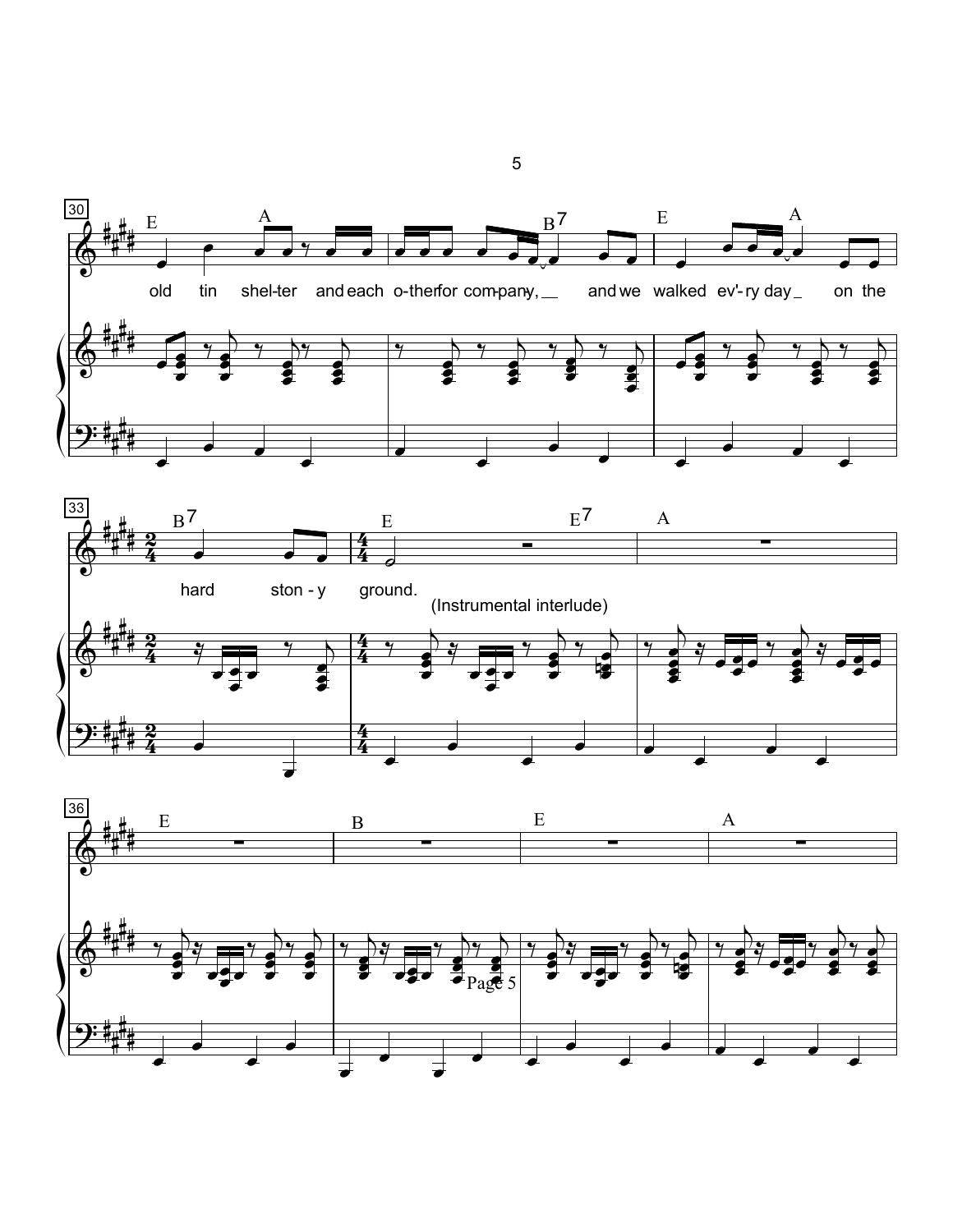

6.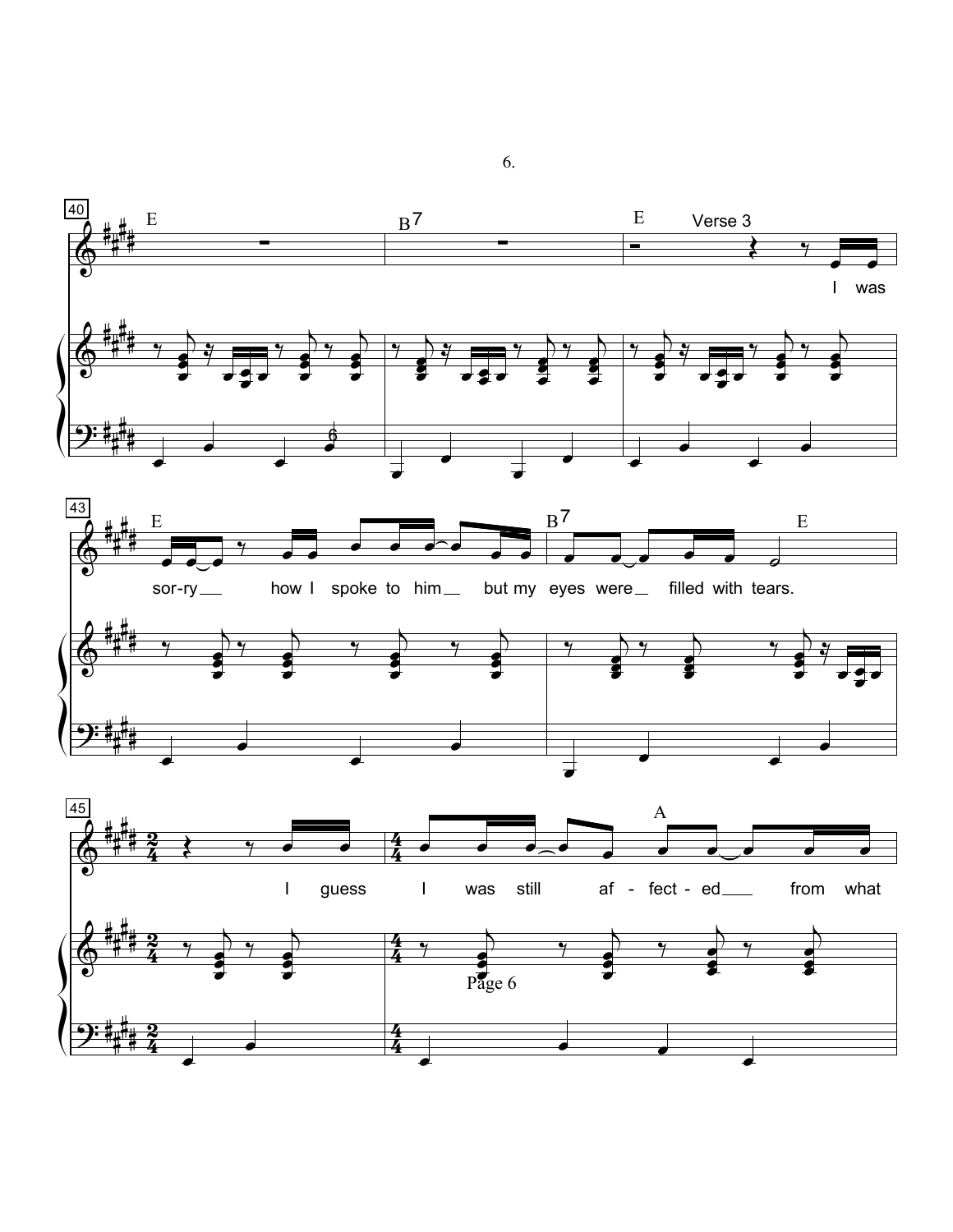

 $\overline{7}$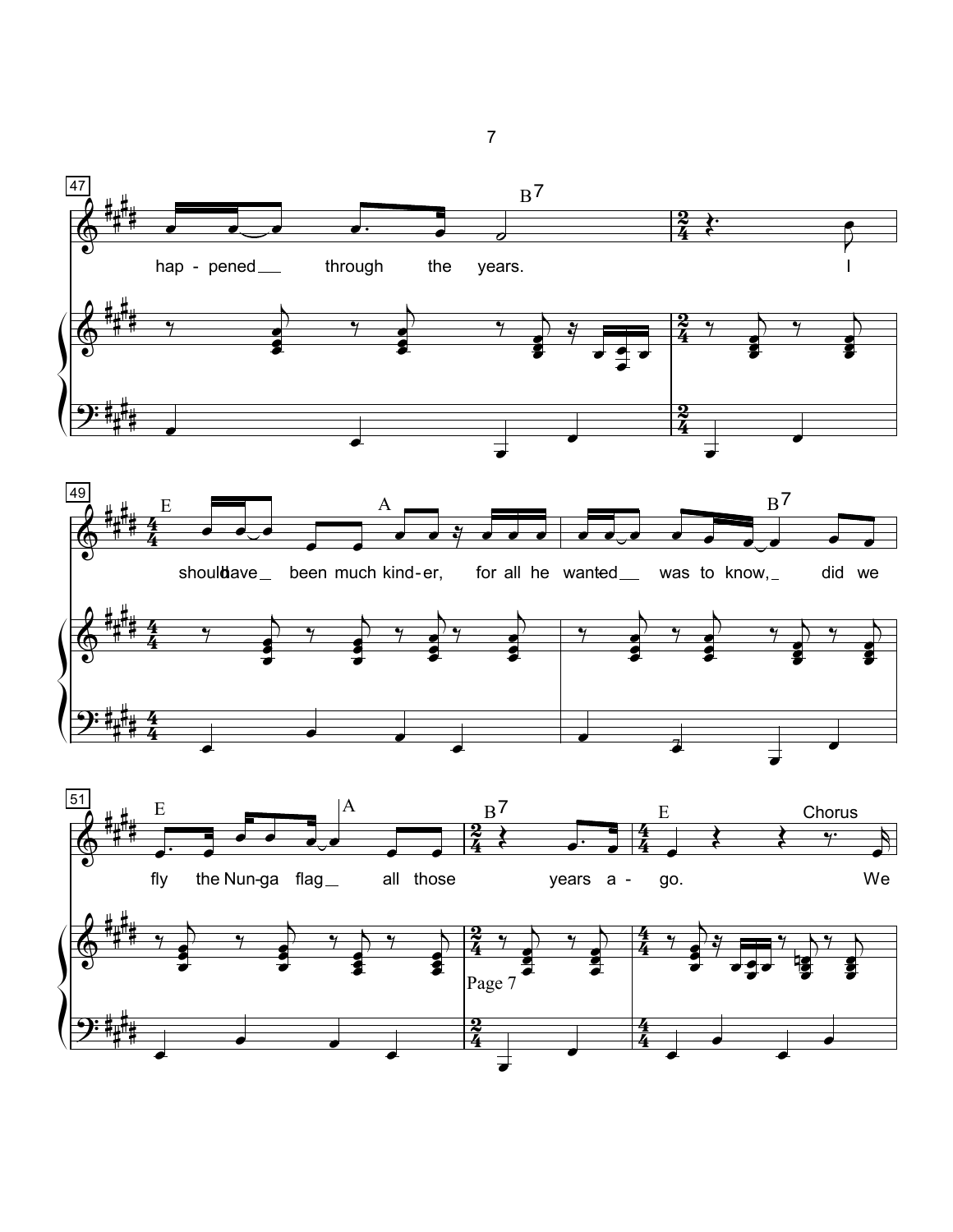

8.